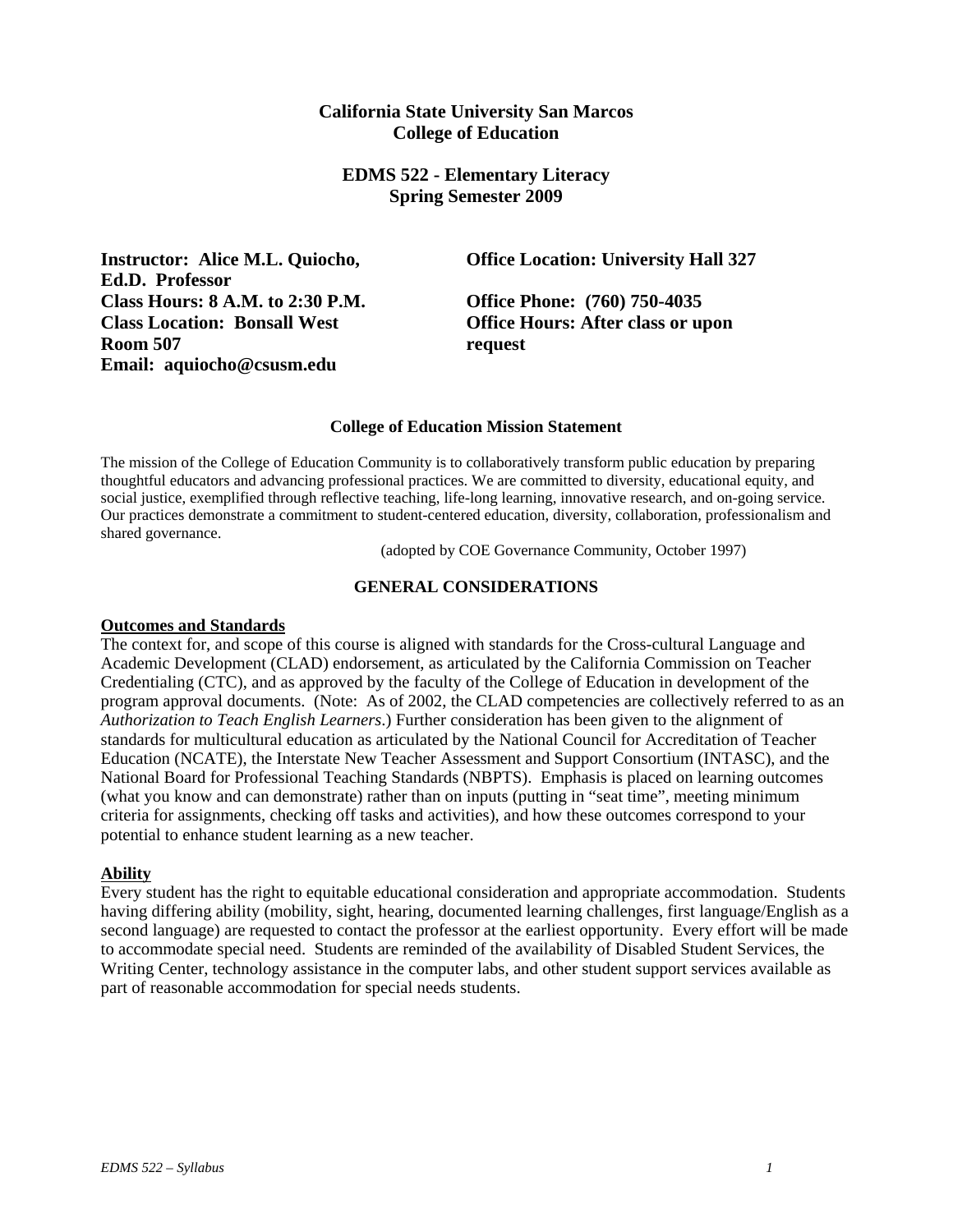## **All University Writing Requirement**

Every course at the university must have a writing requirement of at least 2500 words. This will be met through written course assignment such as case studies, written reactions and assessments.

## **CSUSM Academic Honesty Policy**

"Students will be expected to adhere to standards of academic honesty and integrity, as outlined in the Student Academic Honesty Policy. All written work and oral presentation assignments must be original work. All ideas/materials that are borrowed from other sources must have appropriate references to the original sources. Any quoted material should give credit to the source and be punctuated with quotation marks.

Students are responsible for honest completion of their work including examinations. There will be no tolerance for infractions. If you believe there has been an infraction by someone in the class, please bring it to the instructor's attention. The instructor reserves the right to discipline any student for academic dishonesty in accordance with the general rules and regulations of the university. Disciplinary action may include the lowering of grades and/or the assignment of a failing grade for an exam, assignment, or the class as a whole."

Incidents of Academic Dishonesty will be reported to the Dean of Students. Sanctions at the University level may include suspension or expulsion from the University.

#### **Plagiarism:**

As an educator, it is expected that each student will do his/her own work, and contribute equally to group projects and processes. Plagiarism or cheating is unacceptable under any circumstances. If you are in doubt about whether your work is paraphrased or plagiarized see the Plagiarism Prevention for Students website http://library.csusm.edu/plagiarism/index.html. If there are questions about academic honesty, please consult the University catalog.

#### **Appeals**

Every student has the right to appeal grades, or appeal for redress of grievances incurred in the context of any class. Disputes may be resolved informally with the professor, or through the formal grades appeal process. For the latter, consult Dr. Kelly, Associate Dean.

#### Students with Disabilities Requiring Reasonable Accommodations

Students are approved for services through the Disabled Student Services Office (DSS). The DSS Office is located in Craven Hall 5205, and can be contacted by phone at (760) 750-4905 or TTY (760) 750-4909. Students authorized by DSS to receive reasonable accommodations should meet with their instructor during office hours or, in order to ensure confidentiality, in a more private setting.

#### **Attendance Policy**

Due to the dynamic and interactive nature of EDMS 521 and the short time span in which the course is offered, all students are expected to attend all classes and participate in all class activities. Each day absent is equal to two class sessions on a regular course schedule. **A passing grade will not be issued for students who do not attend 80% or more of the class sessions**. Should the student have extenuating circumstances, s/he should contact the instructor as soon as possible. (*Adopted by the COE Governance Community, December, 1997)* 

## **COURSE DESCRIPTION**

The primary aim of this course is for students to develop an understanding of the theory, methodology and assessment of English language arts and second language learning in integrated and inclusive K-8 school classrooms. This class is aligned with the California 2042 standards.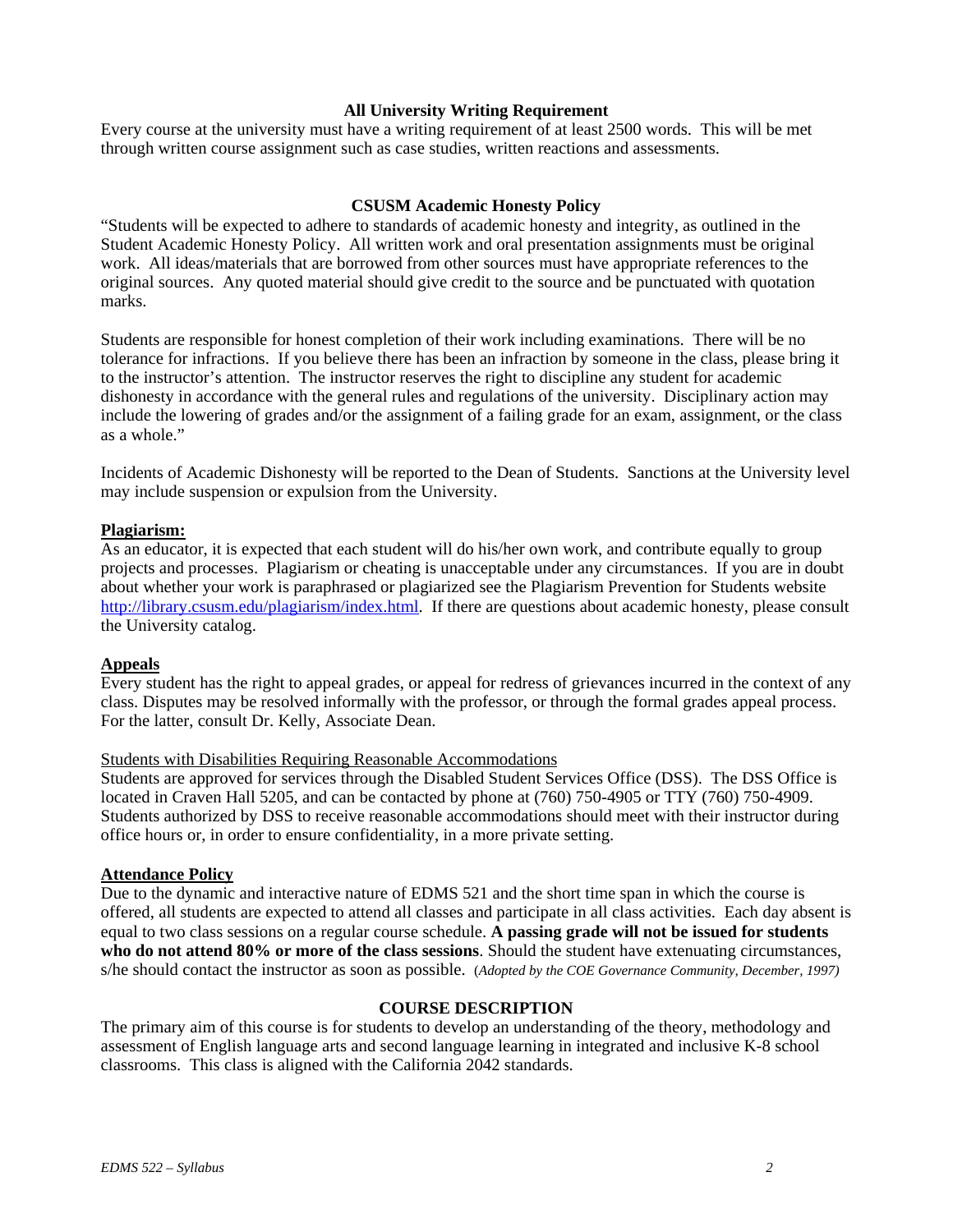# **COURSE PREREQUISITE**

Admission to the Multiple Subject/CLAD Teacher Credential Program.

## **STANDARDS ALIGNMENT**

The course objectives, assignments, and assessments have been aligned with the CTC standards for Multiple Subjects Credential. Please be sure to incorporate artifacts from this class into your final comprehensive portfolio. The following standards are a primary emphasis in this course:

Standard 3- Relationship between theory and practice Standard 4-Pedagogical thought and reflective practice Standard 5-Equity, Diversity, & Access tot he Core Curriculum Standard 7-Equity, Preparation to Teach Reading Language Arts

# **TEACHER PERFORMANCE EXPECTATIONS (TPE) COMPETENCIES**

This course is designed to help teachers seeking the Multiple Subjects Credential to develop the skills, knowledge, and attitudes necessary to assist schools and district in implementing an effective programs for all students. The successful candidate will be able to merge theory and practice in order to realize a comprehensive and extensive educational program for all students. The following TPE's are addressed in this course:

Primary Emphasis TPA, Task 3

## **OBJECTIVES**

# **KNOWLEDGE**

Teacher candidates will:

gain an understanding of how a first and second language is acquired.

gain an understanding of the reading process and its relationship to thought, language and learning. gain an understanding of how people learn to read and write in their first and second language become familiar with current approaches to the teaching of reading and writing and the theoretical bases of such approaches.

become familiar with current approaches to the teaching of reading and writing in culturally and linguistically diverse elementary school classrooms

become familiar with classroom diagnostic techniques and evaluation procedures.

become familiar with current approaches to the teaching of reading and writing to children with special learning needs

## **SKILLS**

Teacher candidates will:

become sensitive observers of children's language using behaviors.

analyze children's reading and writing behavior as a basis for making instructional decisions translate the results of formal and informal assessment of children's reading and writing behaviors into instructional plans

develop the ability to select appropriate materials and instructional strategies to meet the individual needs of students

learn how to organize the classroom for teaching reading and writing to culturally and linguistically diverse populations.

#### **ATTITUDES AND VALUES**

Teacher candidates will:

develop an appreciation for the natural language abilities children possess for processing and producing print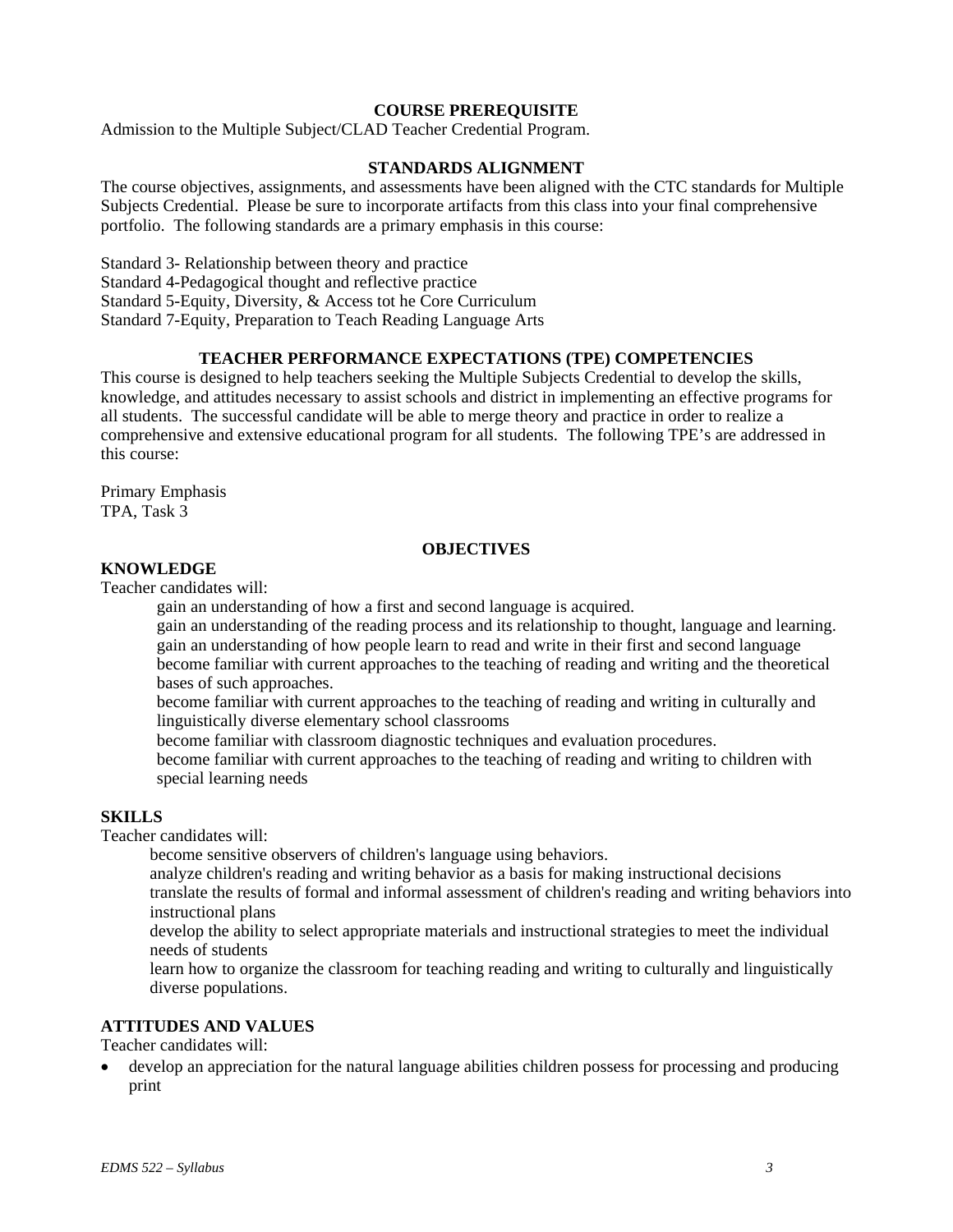- develop an appreciation for the need and value of integrating reading and writing into all areas of the curriculum
- affirm the importance of a rich environment for developing an effective language arts program.
- develop a sensitivity to and appreciation for culturally and linguistically diverse learners.
- develop a sensitivity to and appreciation for children with special learning needs
- develop an appreciation for the importance of reading and writing for their own personal and professional growth
- develop a respect for each student, his/her abilities and background and the student's right to instruction that meets his or her individual needs.

## **REQUIRED TEXTS**

Johns, J. (2005). Basic Reading Inventory: Pre-primer through grade twelve & early literacy assessments. Dubuque, Iowa: Kendall-Hunt.

*Reading/language Arts Framework for CA Public Schools* CA Dept of Ed – available online Zarrillo, J. J. (2005). Ready for RICA: A test preparation guide for California's Reading Instruction Competence Assessment. Merrill Prentice Hall.

Alice Quiocho & Sharon Ulanoff (2009). *Differentiated Literacy Instruction for English Language Learners.*  Amy Seely Flint (2008). *Literate Lives: Teaching Reading and Writing in Elementary Classrooms.* 

#### **Course Requirements**

 **the due date will lose 10% of earned credit per day.** All students are expected to participate in class activities and demonstrate reflective learning. It is important that students are well prepared for course sessions by completing the readings and assignments scheduled before the class meeting. Unless otherwise negotiated with the instructor, all assignments are to be handed in (i.e., **posted on taskstream as attachments)** on the due date. **Assignments not posted on taskstream on** 

| $\bullet$ | Attendance and participation | 25 points |
|-----------|------------------------------|-----------|
| $\bullet$ | Case Assessment, TPA         | 75 points |

## **Grading**

| A     | 96–100% |
|-------|---------|
| A-    | 90-95%  |
| $B+$  | 89-87%  |
| B     | 86-83%  |
| $B -$ | 80-82%  |
| $C+$  | 77-79%  |
| C     | 73-76%  |
| C-    | 70-73%  |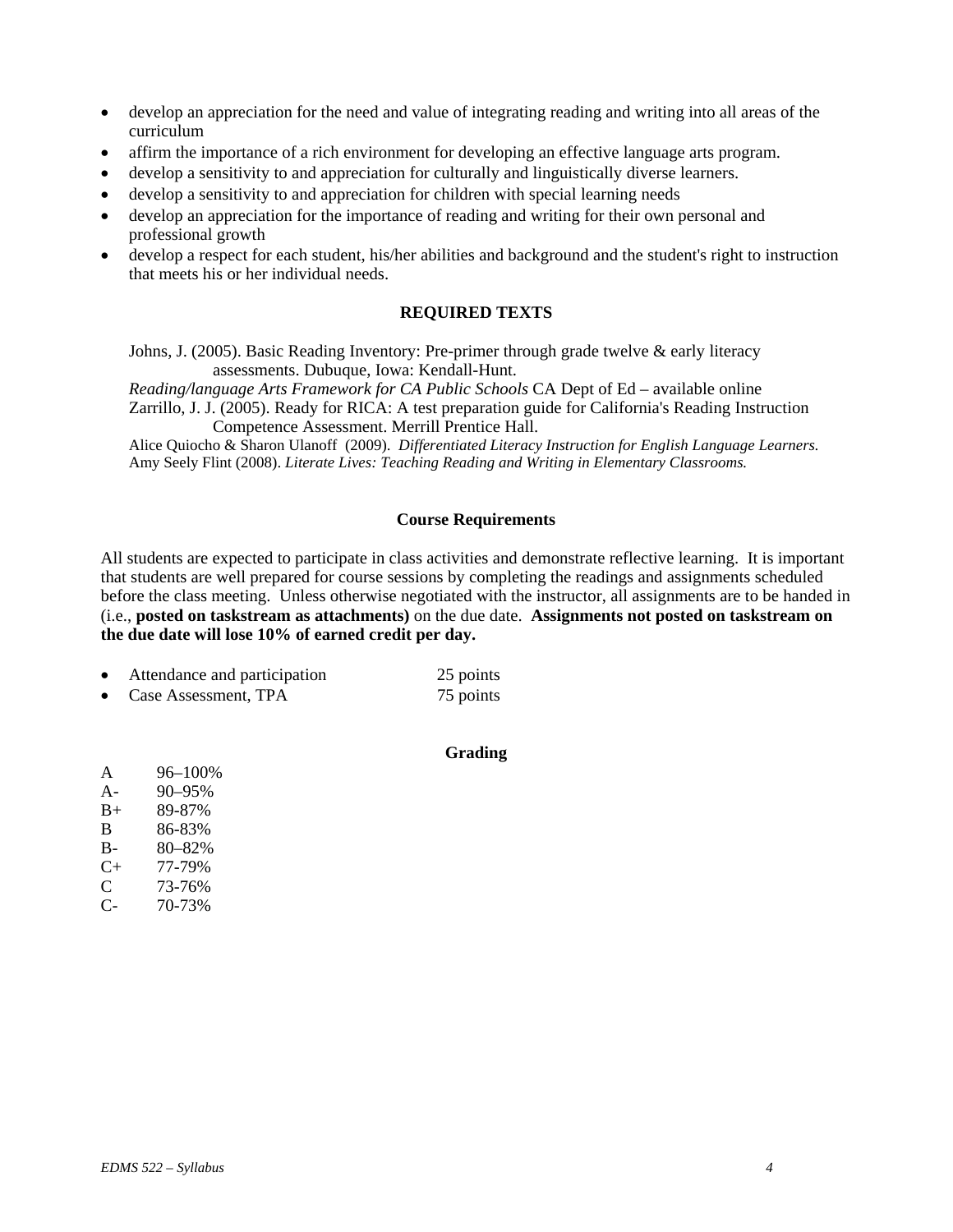# **ASSIGNMENTS:**

**Case Study (Critical Assessment Task)** *TPA.* **Due Date: March 9.** In this assignment you will observe students reading, listen to them read and make instructional decisions for interventions based on your observations and assessments. Use the **Assessment Grid** developed in class during the first semester. Requirements are listed below.

Expository Text and Expanded Case Study Follow these steps to develop your case study:

to help you identify students: second language learners or student with an active IEP. **1. Select an intermediate student (if possible) at your site who is experiencing difficulties with reading**. Explain the assessment project to your cooperating teacher, and ask her/him Discuss possible times for giving the assessments. You will probably need to meet with the student about 3 or 4 times, minimum. Obtain written **parental permission** to work with this student. (Letter attached)

*Note that if you have not been placed in an upper grade (3 through 6) and it is appropriate for your student, you will use the Developmental Assessments in the John's book in the Appendices.* 

- **2.** Required Assessments:
	- Take four objective anecdotal notes about the student's interests and participation.
	- Reading/Writing interview
	- Oral language assessment
	- Writing sample
	- John's word list
	- John's narrative passages
	- Retelling and comprehension questions
	- John's expository passages
	- Retelling and comprehension questions
	- Optional assessments only if needed.
		- (a) Silent Reading. Use Johns' narrative and expository passages. Expository will be used only if your student is at or above grade 3 level.
		- *in the oral as well as the silent samples do not reveal consistent information.* (b) Optional: Listening Level. *This is to be used when you find that data collected*  Read a passage to the student (form C) and ask for a retelling as well as comprehension questions to determine the highest level of understanding the student has of material read to them.

**3.** Required components of the case study:

- Write a one-page **overview** about your student (including his/her age, gender, grade level, interests, ethnic and linguistic background, etc).
- Describe the **conditions** under which the assessment was administered.
- • **Analyze the data** in a grid format.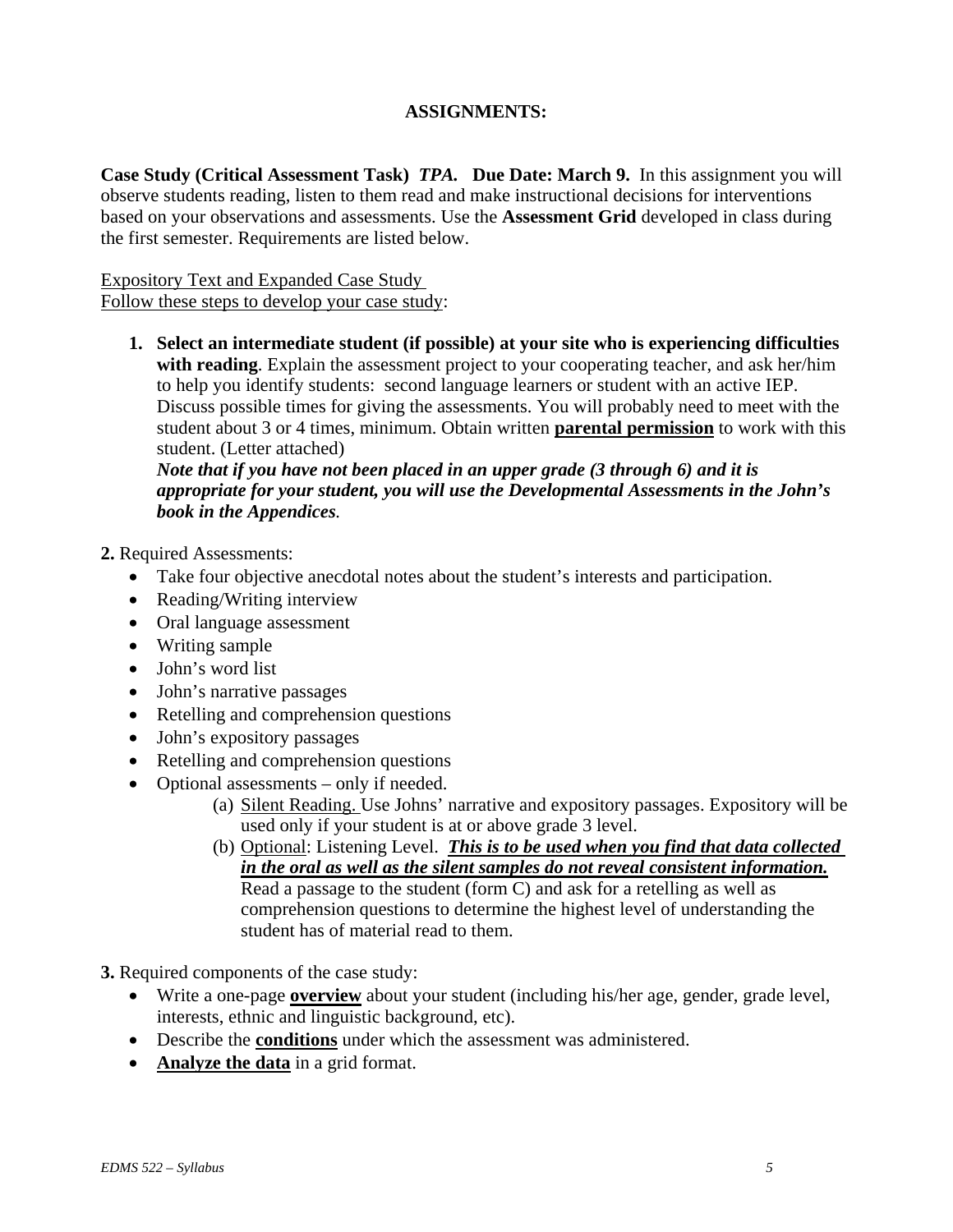- For each assessment measure, summarize what you learned about your student's **strengths** (very important – **what s/he can do**) and **needs** (what s/he needs to work on).
- Identify *patterns* that you may see across assessment results.
- Make and write up **two instructional recommendations or strategies**, describing each strategy step by step.
- Note **how** each strategy will help your student become a better reader and writer.
- • **Reflect on your learning** Address the following:
	- What you learned about entry level, progress monitoring and summative assessment?
	- Were there any unexpected occurrences? What did you do?
	- What would you change? Time? Supports?
	- How will you use assessment in the future to inform instruction?

# **Attendance Policy**

Due to the dynamic and interactive nature of EDMS 522, all students are expected to attend all classes and participate in all class activities. For every day of absence, students will lose 6 points**.**  Attendance will be taken during the first 5 minutes of class. Three tardies or "early exits" will be equivalent to one absence. **A passing grade will not be issued for students who do not attend 80% or more of the class sessions**. Should the student have extenuating circumstances, s/he should contact the instructor as soon as possible.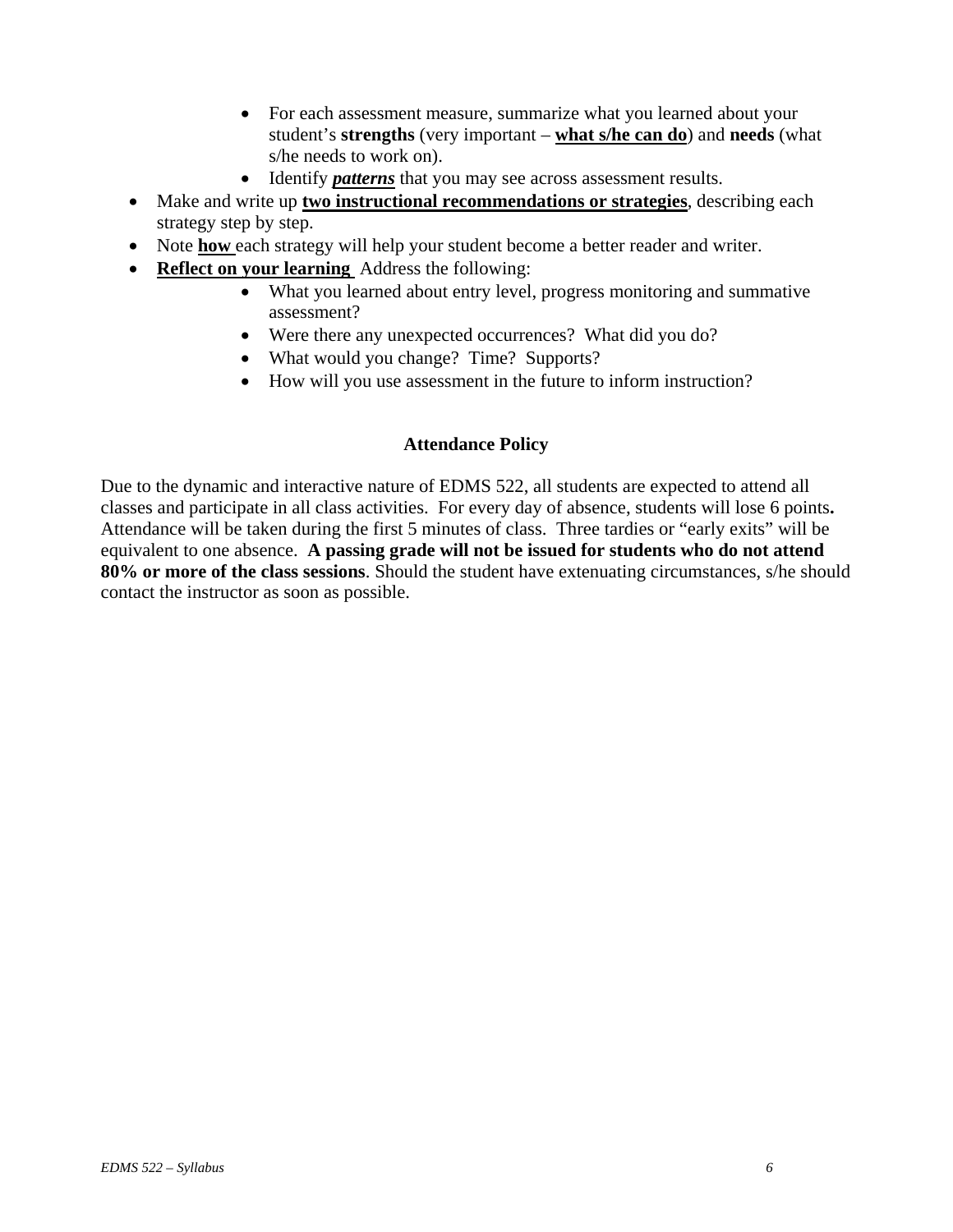# **Course Outline**

**(Timeline Subject to Change Based on Student Needs) Remember that your textbooks are resources and you should have them with you in class. We will go over sections in the text that support what we are learning. Use the index as a guide to help you get all you information you need about the topic(s) for the class. Readings to be assigned in Class** 

| <b>Date</b>           | <b>Topic</b>                                                                                                         | <b>Assignment</b>                                        |
|-----------------------|----------------------------------------------------------------------------------------------------------------------|----------------------------------------------------------|
| Session 1:<br>A.M.    | Connecting semester 1 with semester<br>2: Review of assessment types                                                 | Assessment grids developed last<br>semester              |
| Session 1:<br>P.M.    | Assessment<br>Comprehension in the content areas                                                                     | John's Basic Reading Inventory:<br>Begin case study work |
| Session 2:<br>A.M.    | RICA warm up<br>Assessment<br>Content area reading and writing                                                       | Jen Branson's Model Lesson                               |
| Session 2:<br>P.M.    | Assessment<br>Content area reading and writing                                                                       |                                                          |
| Session $3$ :<br>A.M. | RICA warm up<br>Assessment<br>Writing workshop                                                                       |                                                          |
| Session 3:<br>P.M.    | Assessment<br>Literary response and analysis                                                                         |                                                          |
| Session 4:<br>A.M.    | RICA warm up<br>Assessment<br>Independent reading                                                                    |                                                          |
| Session 4:<br>P.M.    | Assessment<br>Integrating reading, writing, and oral<br>language                                                     |                                                          |
| Session 5:<br>A.M.    | RICA warm up<br>Assessment<br>Grade level access for ELL's<br>Aligning materials                                     |                                                          |
| Session 5:<br>P.M.    | Assessment<br>Supporting grade level access in<br>writing                                                            |                                                          |
| Session 6:<br>A.M.    | RICA warm up<br>Assessment<br>Focusing on specific genres of<br>writing: standards based units<br>Developing rubrics |                                                          |